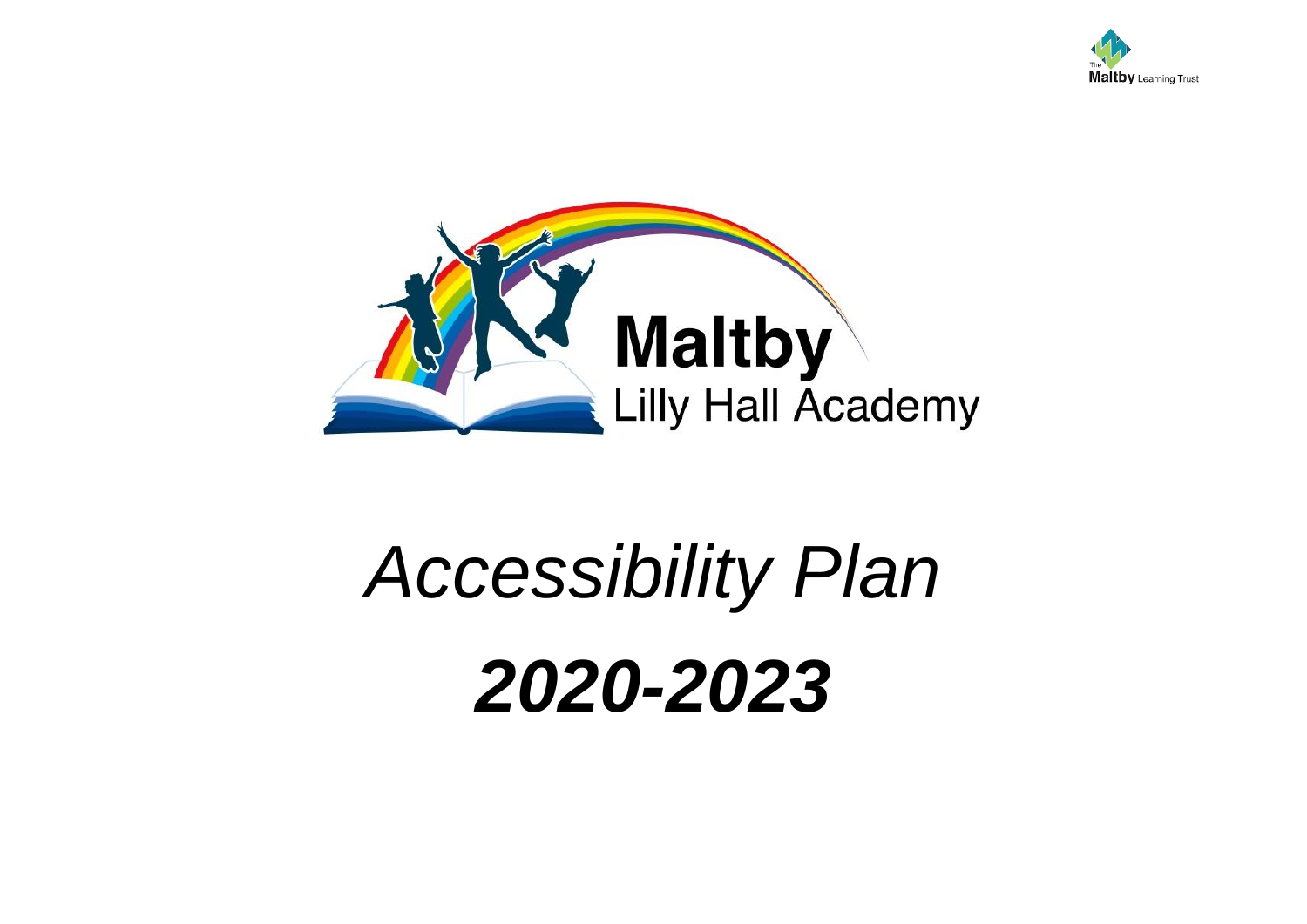

Every child who comes to Maltby Lilly Hall is unique. They come to school with their own combination of experiences, understanding and learning which it is our job, and privilege, to build upon. We believe that every child has the right to make the absolute most of their abilities. We aim to enable our children to overcome any barriers they face, including any social disadvantages they might experience both in primary education and beyond. We aim to ensure all children are able to access the curriculum and fulfil their potential. We undertake the steps outlined in this action plan to ensure that we:

- continually increase access to the curriculum for pupils with a Special Educational Needs or disability;
- Improve and maintain access to the physical environment for all stakeholders;
- Improve the delivery of written information to pupils, staff and other stakeholders to ensure equality of access for all.

#### PURPOSE

To increase access to education for students with disabilities, in the three areas required by the planning duties in the Equality Act 2012, Schedule 10, Paragraph 3 (See Appendix 1):

- Increasing the extent to which students with a disability can participate in the Academy's curriculum,
- Improving the physical environment of the Academy, for the purpose of, increasing the extent to which students, staff and visitors with a disability are able to take advantage of education, benefits, facilities and associated services provided or offered by the Academy, and;
- Improving the delivery, to students, colleagues or visitors with a disability, of information which is readily accessible to other students who are not disabled.

#### TIMEFRAME

The above aims will be delivered within a reasonable timeframe, and in ways which are determined after taking into account the student's disabilities and the views of the parents/carers and student.

In line with current legislation, this is a three-year plan (The Disability Discrimination (Prescribed Times and Periods for Accessibility Strategies and Plans for Schools) (England) Regulations 2005.) This plan will be kept under review during the period to which it relates and, if necessary, be revised.

Maltby Lilly Hall Academy aims to treat all its pupils fairly and with respect. This involves providing access and opportunities for all pupils without discrimination of any kind.

The plan will be made available online on the school website, and paper copies are available upon request. Maltby Lilly Hall Academy is committed to ensuring staff are trained in equality issues with reference to the Equality Act 2010, including understanding disability issues.

Our academy's complaints procedure covers the accessibility plan. If you have any concerns relating to accessibility in our academy, this procedure sets out the process for raising these concerns.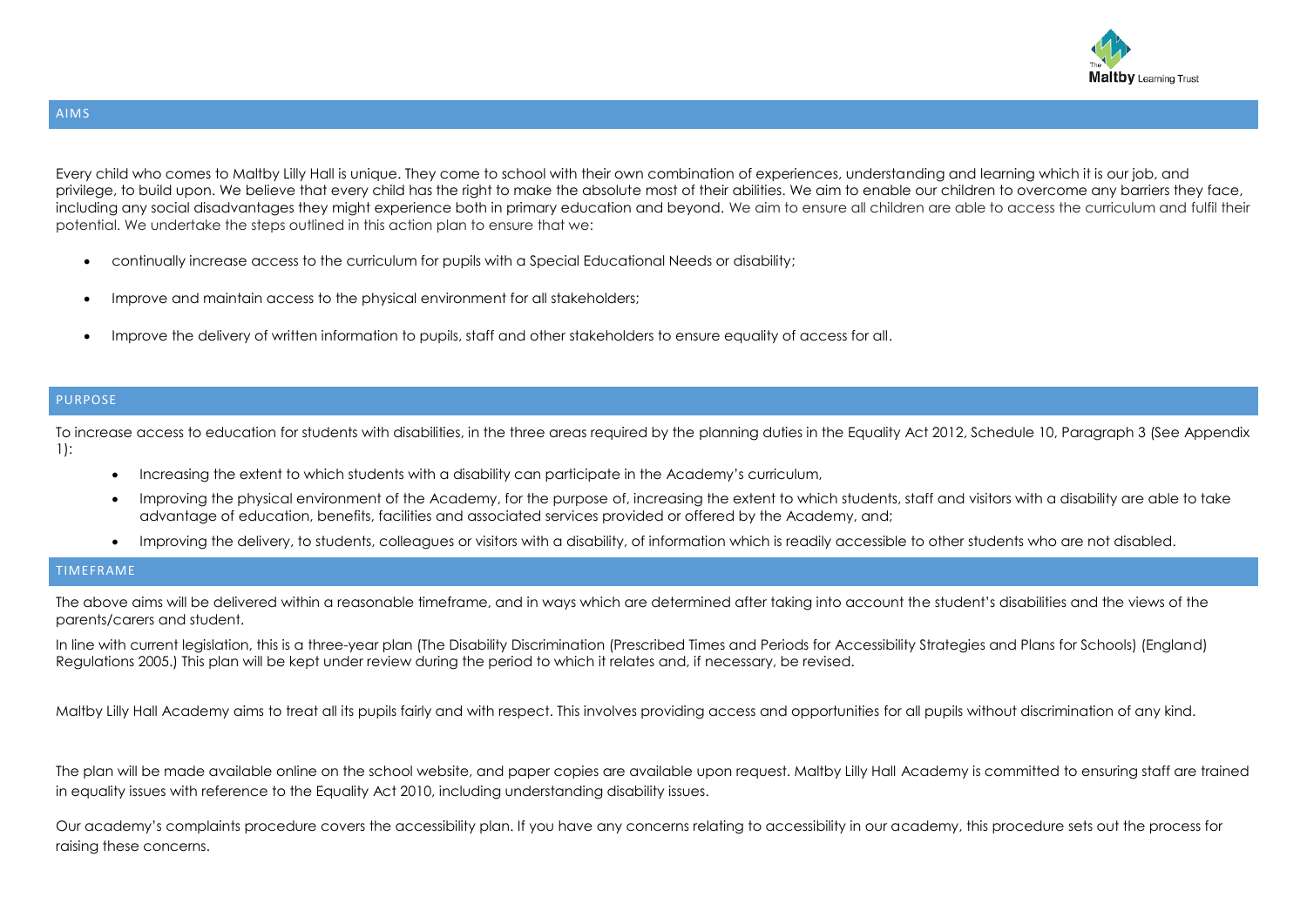

# DEFINITION

A person is regarded as having a disability, under the Act (The Disability Discrimination (Prescribed Times and Periods for Accessibility Strategies and Plans for Schools) (England) Regulations 2005.), where the person has a physical or mental impairment that has a substantial and long term adverse effect on their ability to carry out normal day-to-day activities.

Under the SEND code of practice (2015) SEND is defined as:

- A child or young person has SEN if they have a learning difficulty or disability which calls for special educational provision to be made for him or her.
- A child of compulsory school age or a young person has a learning difficulty or disability if he or she:
	- o has a significantly greater difficulty in learning than the majority of others of the same age, or
	- o has a disability which prevents or hinders him or her from making use of facilities of a kind generally provided for others of the same age in mainstream schools or mainstream post-16 institutions

(N.B. Students with specific medical needs'; the responsibility of the designated Safeguarding Lead (henceforth DSL) and the Special Educational Needs and Disabilities Co-ordinator (henceforth SENDCO), accessibility needs are also addressed in this plan).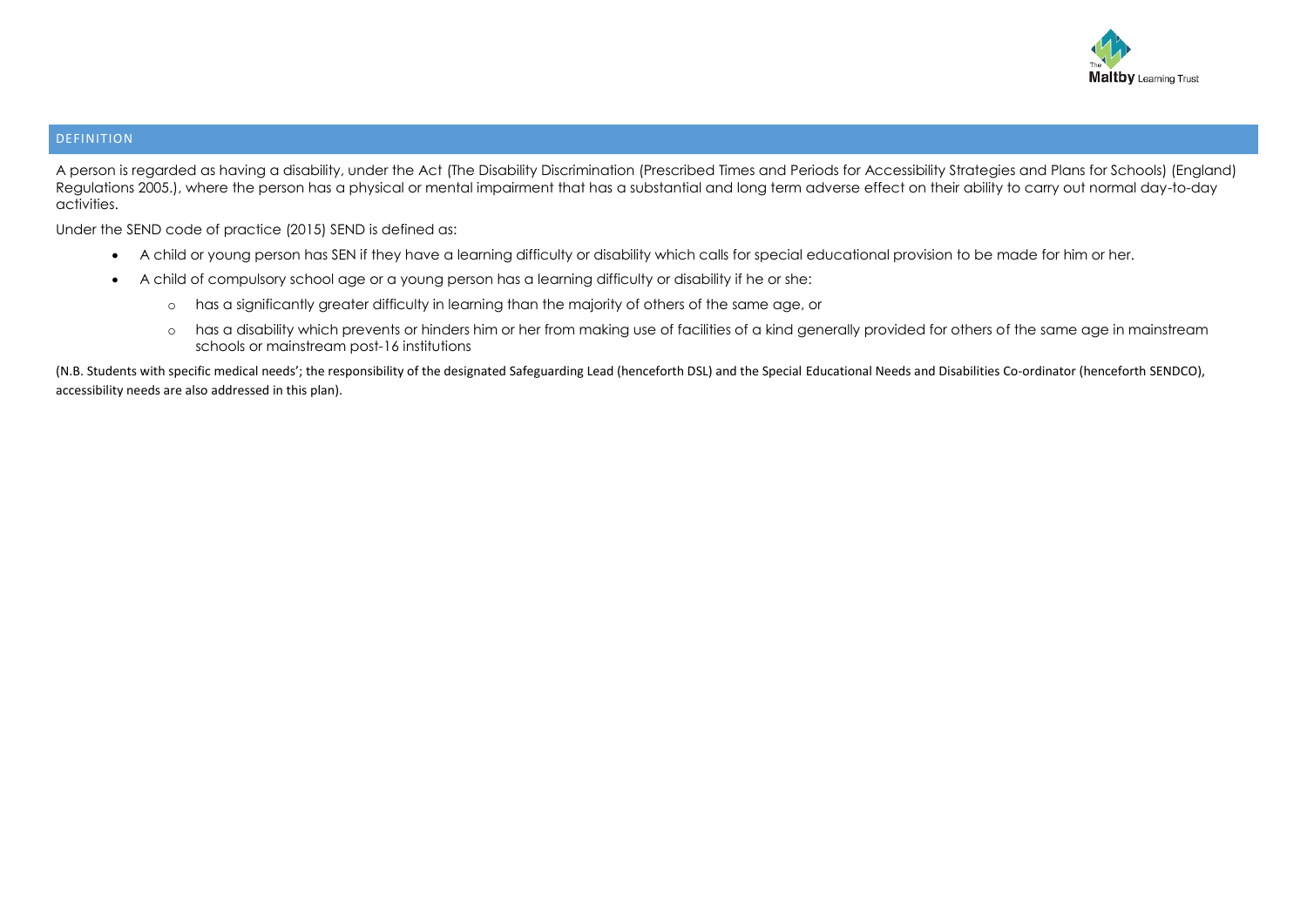

# INCREASE ACCESS TO THE CURRICULUM FOR PUPILS WITH A DISABILITY

| Aim                                                                                                                                                                                                                                                                                    | <b>Current good practice</b><br>Include established practice and<br>practice under development                                                                                                                                                                                                                                                                                                                                                                                                                                                                                                                                                                                                                                                                                                                                                                                                                                                                                                                                                                                                                                                           | <b>Objectives</b><br>State short, medium<br>and long-term<br>objectives                                                                                                                                                                                                                                                                                                                                                                                                                                                                                  | Actions to be taken                                                                                                                                                                                                                                                                                                                                                                                                                                                                                                                                                                                                                                                                                                                                                                                                                                                                                                                                                                                                | Person<br>responsible | Complete<br>actions         | <b>Success criteria</b>                                                                                                                                                                                                                  |
|----------------------------------------------------------------------------------------------------------------------------------------------------------------------------------------------------------------------------------------------------------------------------------------|----------------------------------------------------------------------------------------------------------------------------------------------------------------------------------------------------------------------------------------------------------------------------------------------------------------------------------------------------------------------------------------------------------------------------------------------------------------------------------------------------------------------------------------------------------------------------------------------------------------------------------------------------------------------------------------------------------------------------------------------------------------------------------------------------------------------------------------------------------------------------------------------------------------------------------------------------------------------------------------------------------------------------------------------------------------------------------------------------------------------------------------------------------|----------------------------------------------------------------------------------------------------------------------------------------------------------------------------------------------------------------------------------------------------------------------------------------------------------------------------------------------------------------------------------------------------------------------------------------------------------------------------------------------------------------------------------------------------------|--------------------------------------------------------------------------------------------------------------------------------------------------------------------------------------------------------------------------------------------------------------------------------------------------------------------------------------------------------------------------------------------------------------------------------------------------------------------------------------------------------------------------------------------------------------------------------------------------------------------------------------------------------------------------------------------------------------------------------------------------------------------------------------------------------------------------------------------------------------------------------------------------------------------------------------------------------------------------------------------------------------------|-----------------------|-----------------------------|------------------------------------------------------------------------------------------------------------------------------------------------------------------------------------------------------------------------------------------|
| The evolving<br>curriculum<br>remains<br>accessible.<br>Identify areas<br>for<br>improvement<br>to address.<br>Subject areas<br>plan to/<br>address<br>areas for<br>improvement<br>identified<br>Senior/Subjec<br>t leader<br>monitors<br>actions and<br>impact.<br>SENDCo<br>reviews. | Areas for improvement are identified<br>through on-going monitoring (drop-<br>ins/observations of individual<br>children/book scrutiny etc) and<br>evaluation by the SLT/subject leaders<br>and SENDCo this is supplemented by<br>external reviews.<br>Class teacher and phase leaders plan<br>to/ address areas for improvement<br>identified through focused action plans -<br>support provided through SENDCo,<br>external specialist advice (eg LSS/SALT)<br>and graduated response documentation<br>SENDCo, SLT and subject leaders monitor<br>actions and impact. Leaders inform staff<br>of needs and expectations annually in<br>staff meetings.<br>Special Educational Needs and<br>Disabilities Co-ordinator (henceforth<br>SENDCO) reviews SEN children termly,<br>working with teachers to produce<br>programmes of work meeting individual<br>needs and requirements - recorded and<br>managed through SMART IEP targets.<br>EHCP children have formal annual<br>reviews - this ensures that provision is<br>tailored to meet the needs of the most<br>vulnerable child and<br>impact/appropriateness of provision is<br>formally assessed. | Short term:<br>Book scrutiny to identify<br>areas of need and<br>show progression of all<br>pupils, session to<br>session.<br>Staff meetings to<br>inform practice of<br>colleagues<br>Medium:<br>Phase leaders and<br>subject leaders to have<br>a clear insight into<br>need and have timely<br>measurable targets.<br>To address and ensure<br>disparity in<br>achievement for SEND<br>children is targeted.<br>Long:<br>Ensure that all pupils<br>receive an equality of<br>access and that<br>attainment for the<br>most vulnerable is<br>maximised | SENDCo (with the support of<br>external agencies as needed<br>eg SaLT) will work with class<br>teachers to maximise the<br>accessibility of all areas for<br>pupils with SEND and<br>disabilities, maximising the<br>extent to which disabled<br>students can access their<br>subject curriculum. (E.g. do the<br>curriculum and resources<br>include examples of people<br>with disabilities?)<br>Phase leaders and core subject<br>areas to create effective timely<br>action plans for development<br>SENDCO to review progression<br>and ensure that aspirations are<br>high and achievable<br>SENDCo to review provision<br>map, ensuring that the needs<br>of all learners are met and<br>produces a focused PPLD plan<br>for individuals and groups to<br>address key focus areas.<br>IEPs are reviewed regularly with<br>teaching staff and the<br>implementation of these<br>monitored by the SENDCo.<br><b>Special Educational Needs</b><br><b>Disability Co-ordinator</b><br>works closely with the SLT | SLT<br>SENDCO         | Termly.<br>Termly<br>Annual | Phase leaders to have<br>a knowledge of pupil<br>progress with relevant<br>timely focused<br>interventions support.<br>Progress reviews<br>showing ongoing<br>support and<br>progression of pupils.<br>SEN pupils tracking<br>individual |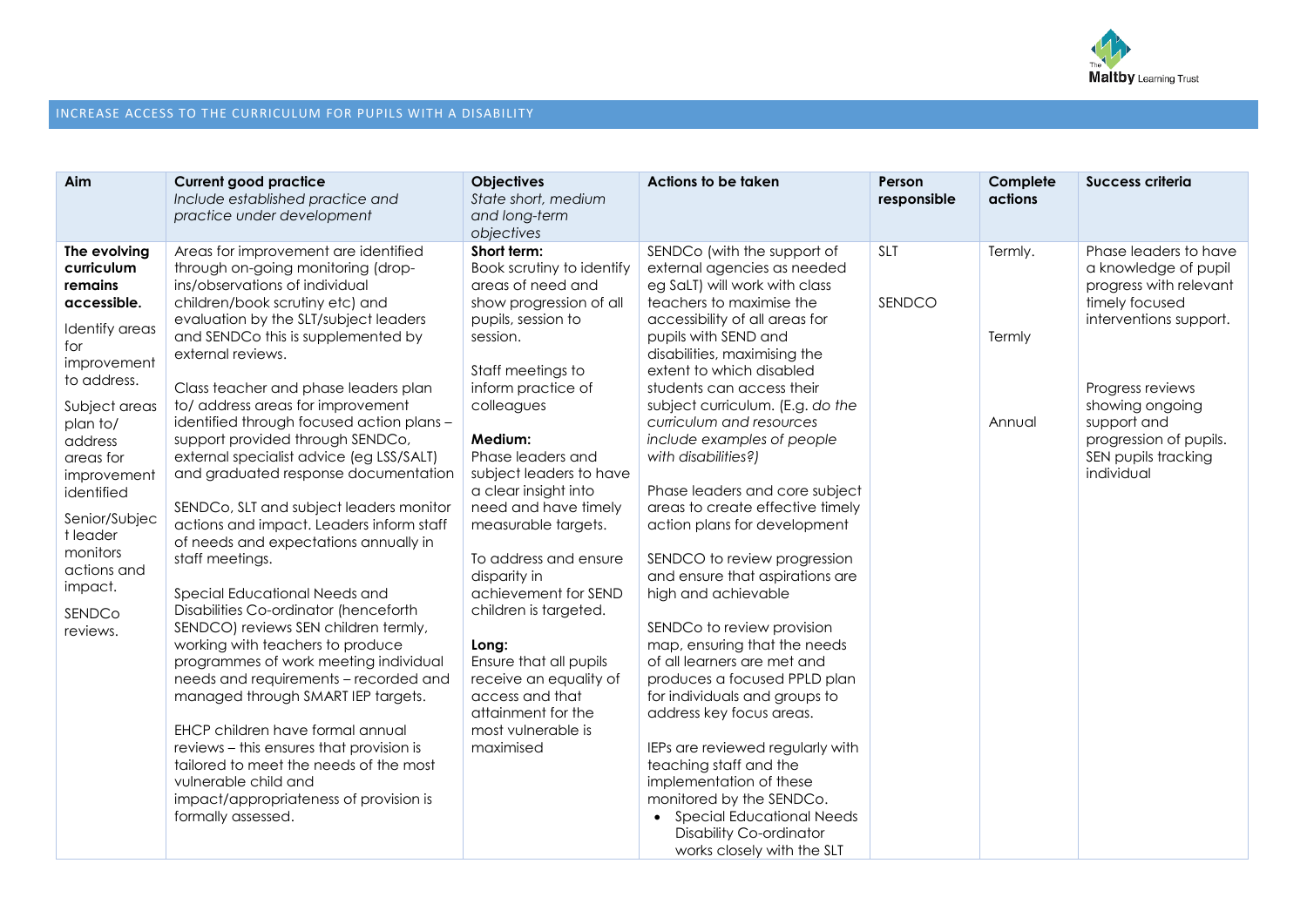

| SENDCO delivers/organises staff training<br>termly in order to ensure staff are able to<br>meet the emerging needs of pupils.                                                                                                                                                                                                                             | QA provision, to ensure<br>that IEPs are in all class files<br>and strategies are being<br>used in lessons |  |
|-----------------------------------------------------------------------------------------------------------------------------------------------------------------------------------------------------------------------------------------------------------------------------------------------------------------------------------------------------------|------------------------------------------------------------------------------------------------------------|--|
| The curriculum is reviewed to ensure it<br>meets the needs of all pupils. Subject<br>progressions map skills across curriculum<br>stages; this allows teachers to carefully<br>track students' understanding and<br>application of key knowledge, thus<br>allowing teachers to plan opportunities<br>for students to improve gaps in learning<br>earlier. |                                                                                                            |  |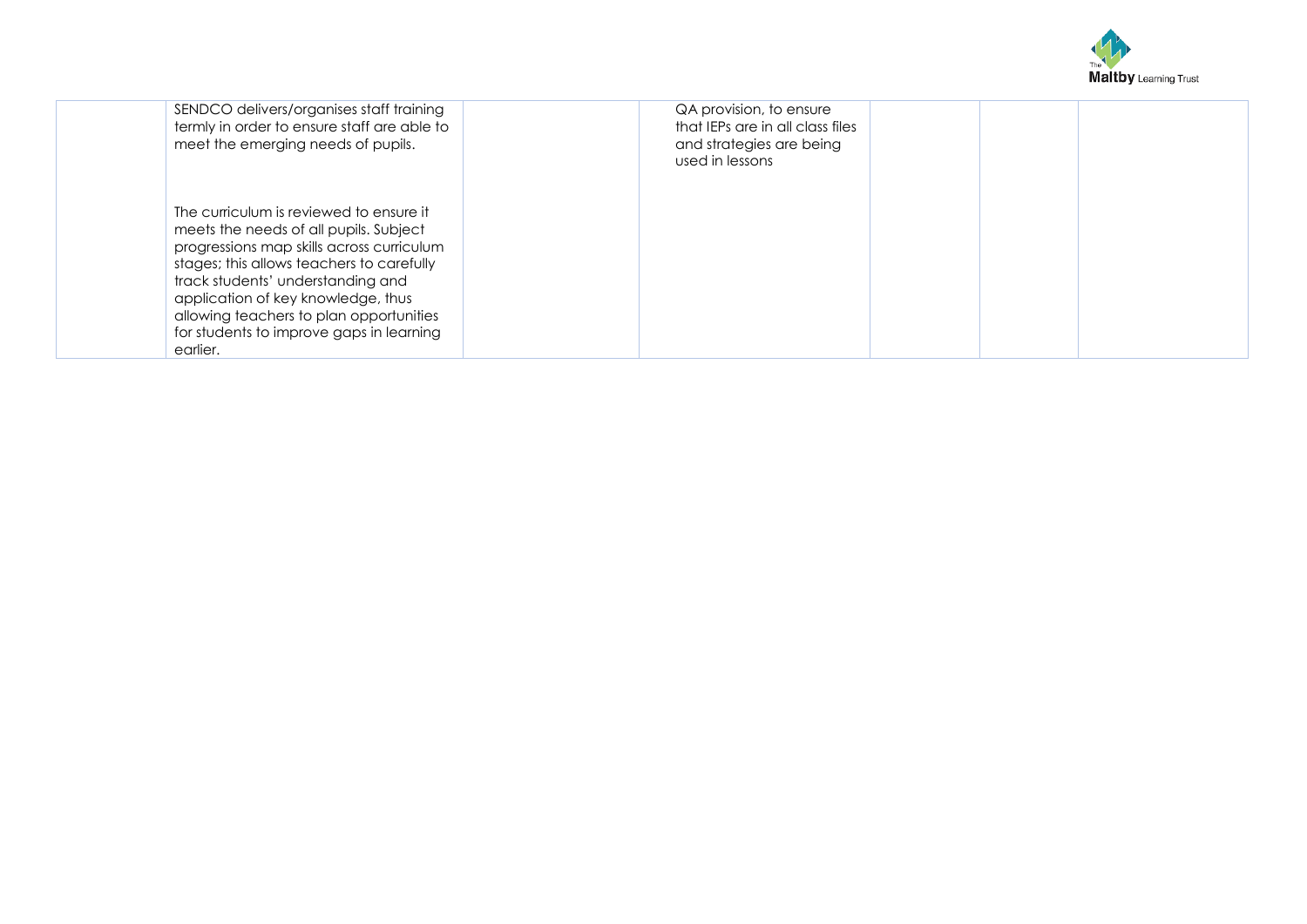

| Aim                                                                                                                                                                                                                                      | <b>Current good practice</b><br>Include established practice and<br>practice under development                                                                                                                                                                                                                                                                                                                                                                                                                                                                                                                                                                                                                                                                                                                                                                                                                                                                                                                                                                                                                                                                                                                                                                                                                                                                                                                                                                                                             | <b>Objectives</b><br>State short, medium<br>and long-term<br>objectives                                                                                                                                                                                                                                                                                                                                                                                                            |                                     | Actions to be taken                                                                                                                                                                                                                                                                                                                                                                                                | Person<br>responsible | Date to<br>complete<br>actions by                           | Success criteria                                                                                                                                                                                                       |
|------------------------------------------------------------------------------------------------------------------------------------------------------------------------------------------------------------------------------------------|------------------------------------------------------------------------------------------------------------------------------------------------------------------------------------------------------------------------------------------------------------------------------------------------------------------------------------------------------------------------------------------------------------------------------------------------------------------------------------------------------------------------------------------------------------------------------------------------------------------------------------------------------------------------------------------------------------------------------------------------------------------------------------------------------------------------------------------------------------------------------------------------------------------------------------------------------------------------------------------------------------------------------------------------------------------------------------------------------------------------------------------------------------------------------------------------------------------------------------------------------------------------------------------------------------------------------------------------------------------------------------------------------------------------------------------------------------------------------------------------------------|------------------------------------------------------------------------------------------------------------------------------------------------------------------------------------------------------------------------------------------------------------------------------------------------------------------------------------------------------------------------------------------------------------------------------------------------------------------------------------|-------------------------------------|--------------------------------------------------------------------------------------------------------------------------------------------------------------------------------------------------------------------------------------------------------------------------------------------------------------------------------------------------------------------------------------------------------------------|-----------------------|-------------------------------------------------------------|------------------------------------------------------------------------------------------------------------------------------------------------------------------------------------------------------------------------|
| <b>SEND</b><br>students (and<br>students with<br>specific<br>medical<br>needs) can<br>access<br>learning<br>Curriculum<br>accessible to<br>individual<br><b>SEND</b><br>students (and<br>students with<br>specific<br>medical<br>needs.) | Every effort is made to ensure that all children<br>can exercise their right to an education.<br>Individual care plans are in place for all<br>students with medical needs. Specialist help is<br>sought by the SENDCo, where needed, to<br>ensure any plans meet best practice and do<br>not put staff or students at risk.<br>Specialist training is implemented through<br>partnership with key agencies (hospital<br>services, epilepsy, moving and handling,<br>Hearing Impaired Service, VI etc) to ensure<br>that all staff have the appropriate skills and<br>confidence to meet the needs of children.<br>Where needed, reasonable adjustments are<br>made to curriculum provision to ensure that<br>children with complex medical needs, SEND or<br>disabilities can access the curriculum within<br>school - this includes use of ICT, adjustments<br>to teaching group locations, or any other<br>reasonably practicable steps.<br>In the rare event that a child's needs cannot<br>be met in school, the SENDCo and class<br>teacher liaise with other agencies and<br>providers as needed (eg. Hospital schools).<br>Work is provided regularly for children and<br>steps taken to ensure that they remain part of<br>their social group.<br>If a child's needs cannot be met within the<br>academy in the longer term, the school will<br>work with families and other agencies to<br>ensure an appropriate placement is secured<br>whilst maintaining access to education at all<br>times. | Short term - all children<br>within school are able<br>to access education<br>through regular review<br>and evaluation cycles.<br><b>Medium Term - Work</b><br>with other agencies<br>ensures generic plans<br>and staff skills are<br>developed in meeting<br>the needs of pupils with<br>particular needs -<br>ensuring equality of<br>access<br>Long term - Monitor<br>the extent to which all<br>children's needs are<br>met within the<br>academy - review<br>plans as needed | $\bullet$<br>$\bullet$<br>$\bullet$ | Case-by-case evaluations<br>to be undertaken of<br>whether needs are met<br>within school<br>Plans to address barriers<br>are regularly reviewed<br>especially in light of<br>changing needs as and<br>when needed.<br>Whole school/targeted<br>SEND monitoring is used to<br>monitor effectiveness of<br>provisions.<br>Training packages for<br>individuals/whole staff is<br>adjusted to meet<br>changing needs | SENDCo                | Termly<br>Annual<br>review<br>Annual<br>whole<br>school ADP | The vast majority of<br>students with<br>additional needs<br>access school<br>regularly<br>Students who are<br>unable to attend<br>school due to a<br>SEND/disability/medic<br>al reason can still<br>access learning. |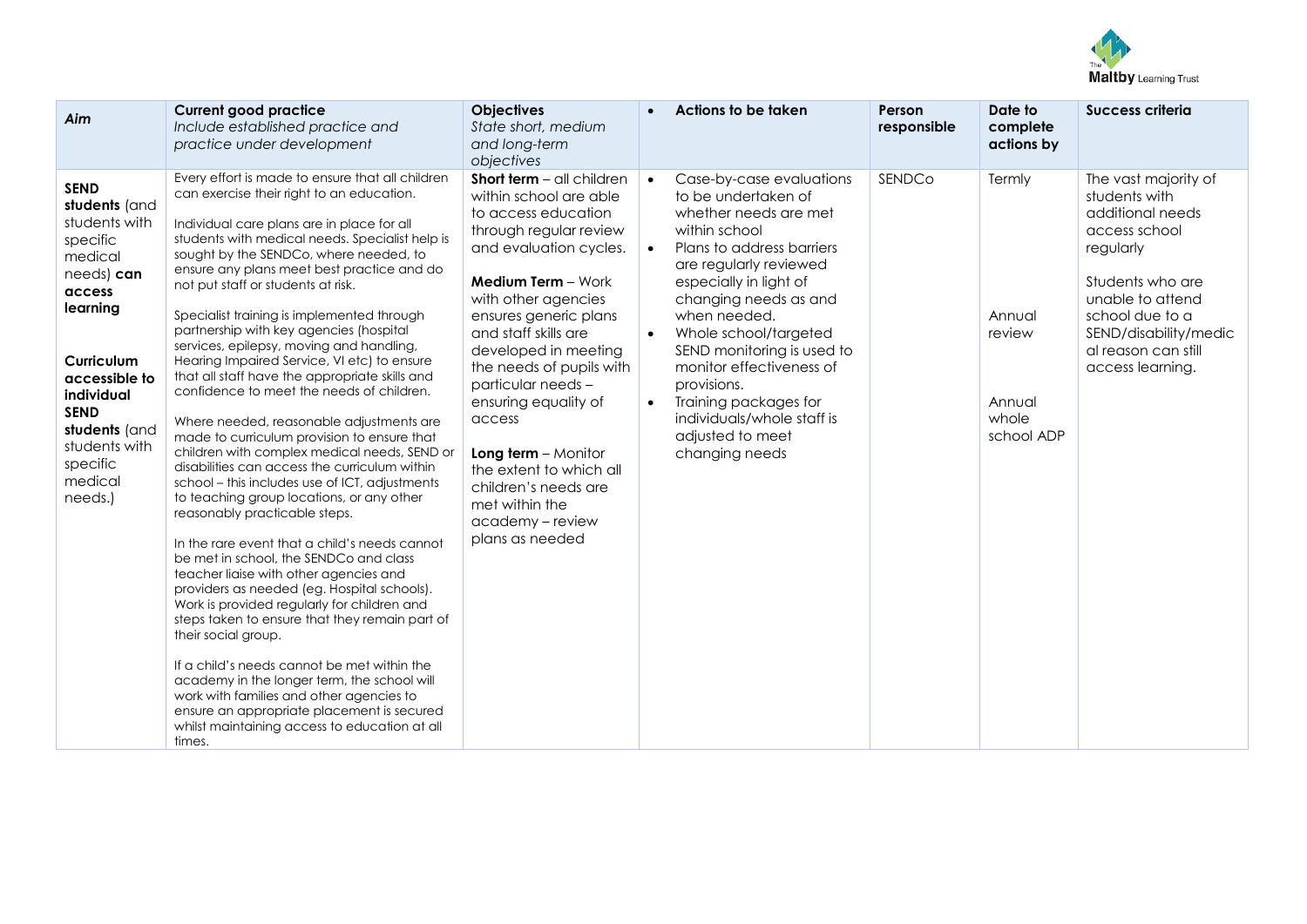

| Aim                                                                                                                                                                    | <b>Current good practice</b><br>Include established practice and<br>practice under development                                                                                                                                                                                                                                                                                                                                                                                                                                                                                                                                                                                                                             | <b>Objectives</b><br>State short, medium and<br>long-term objectives                                                                                                                                                                                                                                                                                          | <b>Actions to be taken</b>                                                                                                                                                                                                                                                                                                                                                                 | Person<br>responsible                                        | Date to<br>complete<br>actions by         | <b>Success criteria</b>                                                                                                                                              |
|------------------------------------------------------------------------------------------------------------------------------------------------------------------------|----------------------------------------------------------------------------------------------------------------------------------------------------------------------------------------------------------------------------------------------------------------------------------------------------------------------------------------------------------------------------------------------------------------------------------------------------------------------------------------------------------------------------------------------------------------------------------------------------------------------------------------------------------------------------------------------------------------------------|---------------------------------------------------------------------------------------------------------------------------------------------------------------------------------------------------------------------------------------------------------------------------------------------------------------------------------------------------------------|--------------------------------------------------------------------------------------------------------------------------------------------------------------------------------------------------------------------------------------------------------------------------------------------------------------------------------------------------------------------------------------------|--------------------------------------------------------------|-------------------------------------------|----------------------------------------------------------------------------------------------------------------------------------------------------------------------|
| <b>Staff</b><br>members<br>skilled to<br>support<br>students with<br>Special<br><b>Educational</b><br><b>Needs and</b><br><b>Disabilities</b><br>(henceforth<br>SEND.) | Pupil Progress Meetings (henceforth PPM)<br>data gets analysed by SLT to ensure that<br>pupils are monitored regularly.<br>Findings from PPM are reported to<br>SENDCO for graduated response to be<br>applied.<br>INSET provided to associate professionals<br>in supporting key areas of need<br>Staff meetings held with training<br>provided to staff members - including<br>how to accommodate to additional<br>needs and ensure a graduated support<br>is enforced.                                                                                                                                                                                                                                                  | Short term:<br>Ensure that pupils<br>receive timely focused<br>interventions that fit to<br>need.<br>'Graduated response' is<br>enforced<br><b>Medium Term:</b><br>Ensure that the majority<br>of children's needs are<br>met through quality first<br>teaching.<br>Long term:<br>To ensure AP training is<br>an annual event fitting<br>to the needs of CPD. | Monitor that graduated<br>response meets the needs of<br>individual students.<br>Ensure that PPMs encourage<br>high aspirations for SEN<br>students. With an Inclusion<br>team member present.<br>Ensure that Agreed actions<br>from PPMs are carried out<br>through follow up discussions<br>and monitoring                                                                               | <b>SLT</b><br><b>SLT</b>                                     | Half<br>Termly<br>Reviewed<br>half termly | Progression of students is<br>apparent following<br>interventions.<br>Staff CPD is targeted and<br>support is in place for<br>identified classrooms and<br>students. |
| Academy<br>Trips take into<br>account<br><b>SEND</b><br>students'<br>needs (and<br>students with<br>specific<br>medical<br>needs.)                                     | SEND students are given separate risk<br>assessments within trip planning<br>documentation which prompts planners to<br>ensure:<br>Awareness of needs, including those outlined<br>in individual's Health Care Plans (e.g. that<br>require medication administering.)<br>Visit leader briefed on requirements, by person<br>responsible for meeting particular need in<br>school.<br>Individual risk assessment produced in<br>conjunction with person most familiar with the<br>child's needs prior to submission<br>Reasonable adjustments are made to provide<br>for the needs of individual<br>staff/students/parents where needed - this<br>includes liaising with external agencies and<br>seeking external support. | <b>Short Term:</b><br>To ensure that staff<br>received all necessary<br>training from external<br>agencies for the needs<br>of children for example:<br>epilepsy training, epipen<br>training.<br>Medium term - plans in<br>place for ensuring all<br>children can access trips<br>and visits – network of<br>support agencies<br>formally recorded           | Short term - Continually<br>review children accessing<br>visits and trips to ensure<br>necessary staff training etc is<br>in place for them to access<br>trips and visits.<br><b>Medium term</b> - Develop<br>network of support so that the<br>parents of children with<br>disabilities are confident of<br>the academy's ability to<br>meet the needs of children<br>on trips andvisits. | Trips co-<br>ordinator<br>Visit<br>Leaders<br>DSL,<br>SENDCO | In<br>preparati<br>on for<br>each visit   | All students within the<br>Academy have the<br>opportunity to access all<br>trips/extra-curricular<br>activities.                                                    |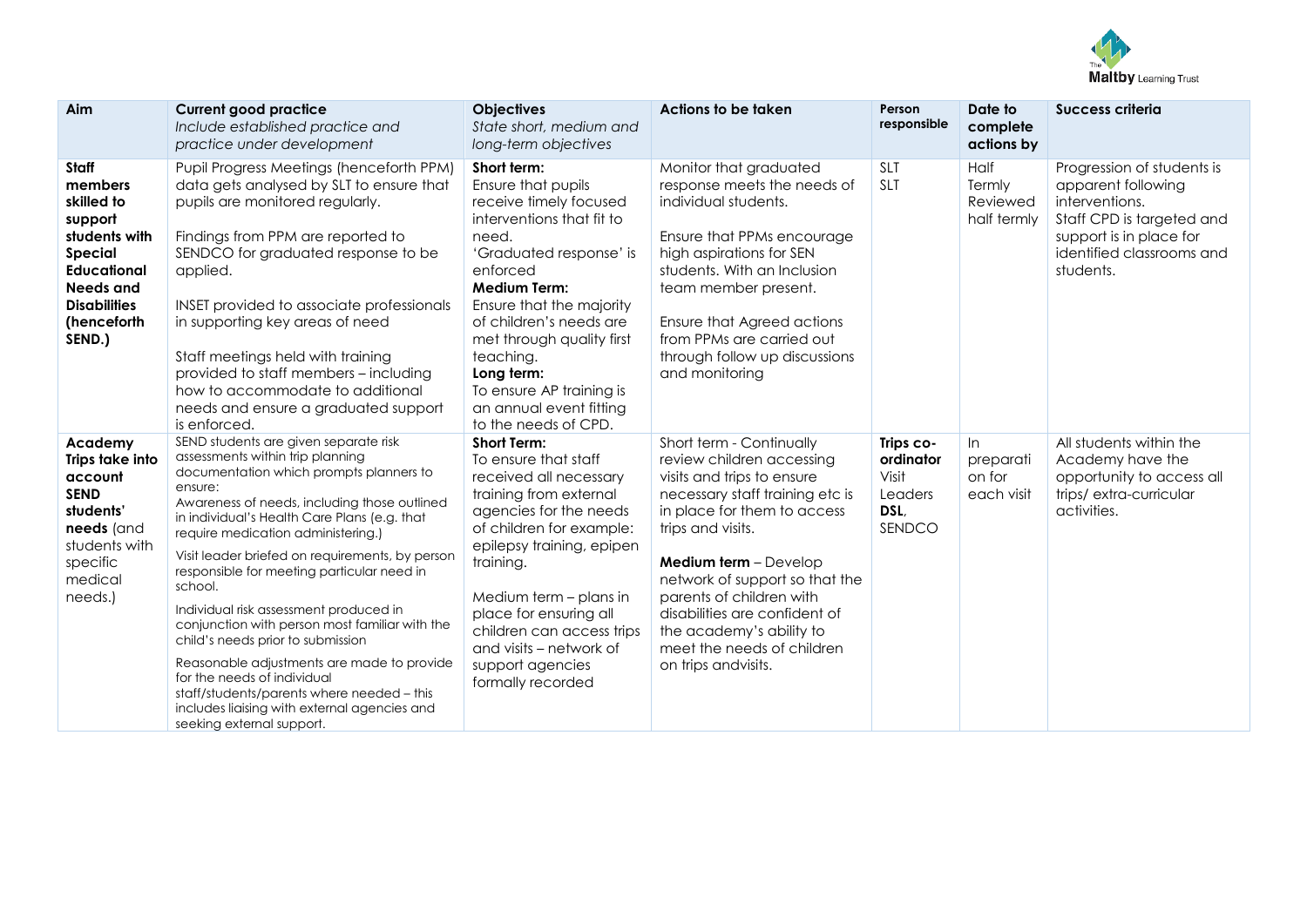

## IMPROVE AND MAINTAIN ACCESS TO THE PHYSICAL ENVIRONMENT

| Aim                                                                                                                                                     | <b>Current good practice</b><br>Include established practice and<br>practice under development                                                                                                                                                                                                                                                                                        | <b>Objectives</b><br>State short, medium and<br>long-term objectives                                                                                                                                                                                            | Actions to be taken                                                                                                                                                                                                                                                                                                                                        | Person<br>respon<br>sible                       | Date to<br>complete<br>actions by  | <b>Success criteria</b>                                                                   |
|---------------------------------------------------------------------------------------------------------------------------------------------------------|---------------------------------------------------------------------------------------------------------------------------------------------------------------------------------------------------------------------------------------------------------------------------------------------------------------------------------------------------------------------------------------|-----------------------------------------------------------------------------------------------------------------------------------------------------------------------------------------------------------------------------------------------------------------|------------------------------------------------------------------------------------------------------------------------------------------------------------------------------------------------------------------------------------------------------------------------------------------------------------------------------------------------------------|-------------------------------------------------|------------------------------------|-------------------------------------------------------------------------------------------|
| The physical<br>environment<br>remains accessible                                                                                                       | Principal regularly monitors the<br>property to ensure awareness of<br>any arising barriers and<br>subsequently addresses needs -<br>training and professional expert<br>support and advice used when<br>needed.<br>Where physical environment<br>cannot be satisfactorily be<br>adapted (eg. KS2 building upstairs<br>access) groups will be relocated<br>to facilitate fair access. | Ensure that the physical<br>environment is<br>accessible for all site<br>users/visitors.<br>Where physical<br>environment cannot be<br>made accessible.<br>reasonable adjustments<br>will be made to the<br>location of groupings to<br>facilitate fair access. | Termly review of the physical<br>environment to ensure that<br>spaces are accessible and have<br>not been closed down by<br>arrangements of furniture etc.<br>On identification of need, a risk<br>assessment will be made using<br>best possible advice and<br>guidance as what reasonable,<br>practicable steps should be<br>taken to facilitate access. | <b>SLT</b><br>Careta<br>ker<br>SENDC<br>$\circ$ | Termly<br>Review<br>As<br>required | All users and visitors have<br>equal access to the<br>physical environment.               |
| Learning<br>environment of<br>students/ staff with<br>visual impairment<br>(henceforth VI) or<br>hearing impairment<br>(henceforth HI) is<br>accessible | Audit and advice from specialists<br>acted upon (e.g. Incorporation of<br>appropriate colour scheme, font,<br>placement in classroom, audio<br>support, additional resources for<br>support)<br>Classrooms are optimally<br>organised to promote the<br>participation and independence<br>of all pupils/ staff.                                                                       | Ligise with key<br>professionals to ensure<br>that all staff are fully<br>aware of the needs of<br>individuals with HI/VI<br>needs.                                                                                                                             | Continue to act on individual<br>basis the needs of the students.                                                                                                                                                                                                                                                                                          | SENDC<br>$\circ$                                | Termly<br>reviewed.                | Needs of individuals met<br>therefore additional need<br>is not hindering<br>progression. |
| Physical<br>environment<br>accessible to<br>individual SEND<br>students (and<br>students with<br>specific medical<br>needs.)                            | Case-by-case evaluation of<br>whether needs met, plans to<br>address barriers where necessary,<br>regularly reviewed, especially in<br>light of changing needs.                                                                                                                                                                                                                       | Liaise with key<br>professionals to ensure<br>that all students can<br>assess the physical<br>environment.                                                                                                                                                      | Continue to act on individual<br>basis the needs of the students in<br>consultation with external<br>agencies.                                                                                                                                                                                                                                             | SENDC<br>$\circ$                                | Termly<br>reviewed.                | Needs of individuals met<br>therefore additional need<br>is not hindering<br>progression. |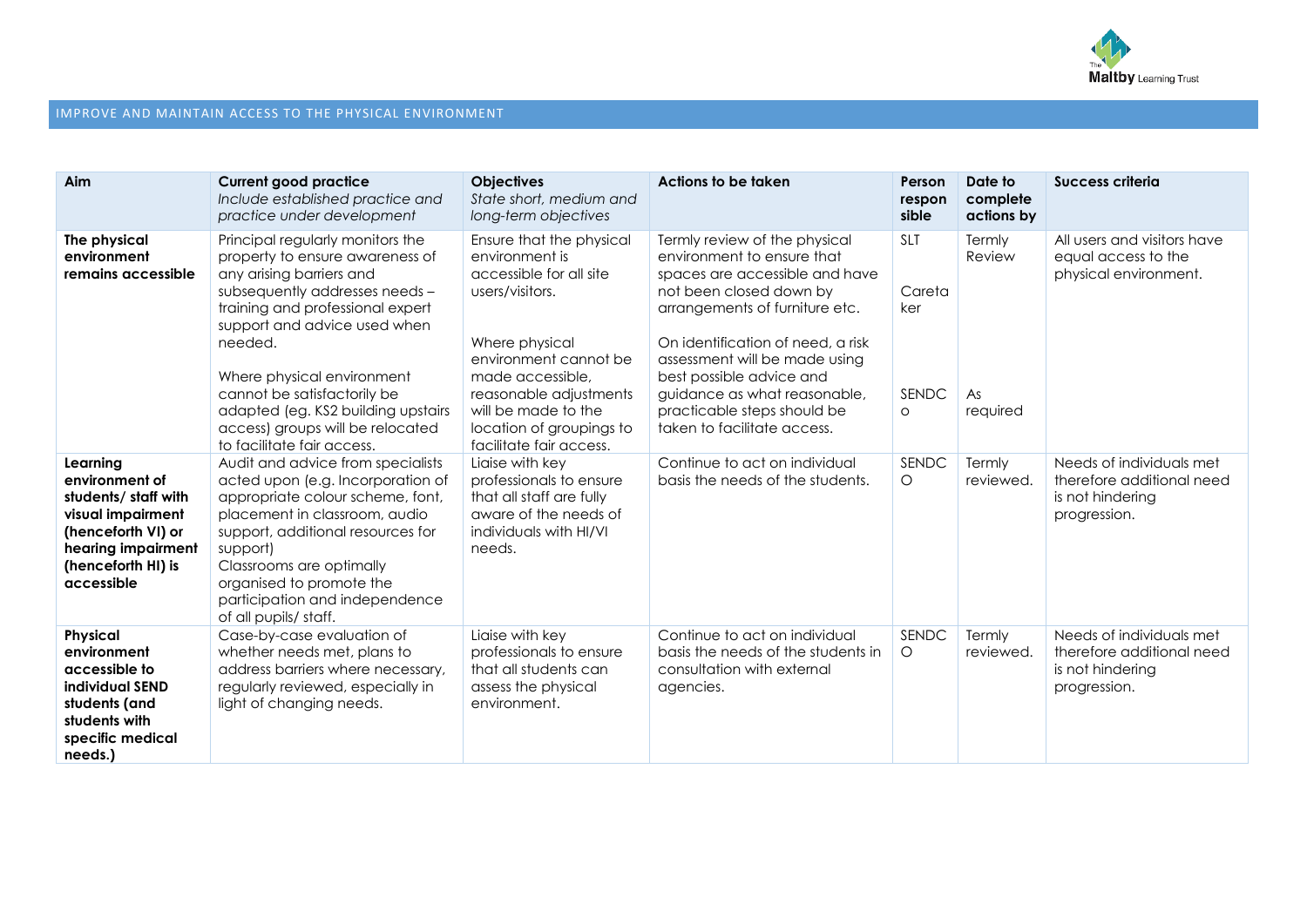

## IMPROVE THE DELIVERY OF WRITTEN INFORMATION TO PUPILS

| Aim                                                                                                                                                         | <b>Current good practice</b><br>Include established<br>practice and practice<br>under development                                                                                                                                          | <b>Objectives</b><br>State short, medium<br>and long-term<br>objectives                                                                                                                                  | Actions to be taken                                                                                                                                                                                   | Person responsible   | Date to complete<br>actions by | Success criteria                                                                                                                             |
|-------------------------------------------------------------------------------------------------------------------------------------------------------------|--------------------------------------------------------------------------------------------------------------------------------------------------------------------------------------------------------------------------------------------|----------------------------------------------------------------------------------------------------------------------------------------------------------------------------------------------------------|-------------------------------------------------------------------------------------------------------------------------------------------------------------------------------------------------------|----------------------|--------------------------------|----------------------------------------------------------------------------------------------------------------------------------------------|
| <b>Students with VI/HI</b><br>have access to<br>curriculum resources<br>through the<br>availability of written<br>materials in<br>alternative formats.      | The academy seeks<br>guidance from the LA<br>for converting written<br>information into<br>alternative formats or<br>the provision of<br>enhanced<br>technology and how<br>best to alter provision<br>so that individual<br>needs are met. | To seek out guidance<br>and support from key<br>workers at the SEND<br>team at the LA.                                                                                                                   | As required, the<br>academy will seek out<br>the services available<br>through the LA for<br>converting written<br>information into<br>alternative formats or<br>provision of enhanced<br>technology. | SENDCO/<br>Principal | Termly review                  | The academy will be<br>able to provide<br>written information in<br>different formats when<br>required for individual<br>purposes on request |
| Make available<br>school brochures,<br>school newsletters<br>and other information<br>for parents in<br>alternative formats,<br>including<br>electronically | Information for<br>parents is shared in a<br>variety of formats,<br>including<br>electronically, for<br>parents to access.                                                                                                                 | To continue to review<br>the distribution of key<br>information for parents<br>and carers.<br>To identify the needs<br>of individual families<br>and adapt resources<br>as needed to meet<br>those needs | Review all current<br>school publications<br>and promote the<br>availability in different<br>formats for those that<br>require it                                                                     | SENDCO/<br>Principal | Termly review                  | All information about<br>the academy is<br>available to all<br>parents/carers.                                                               |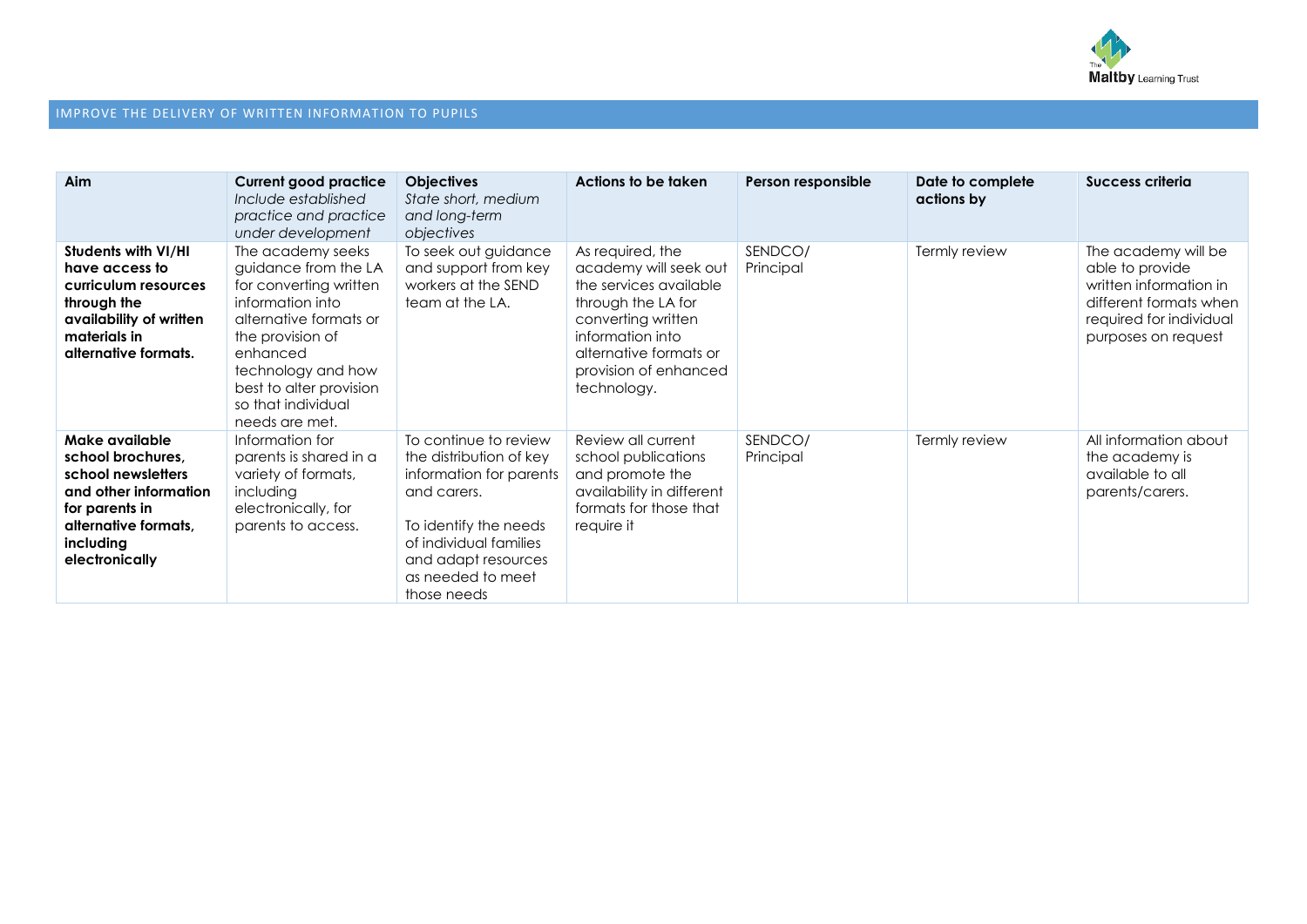

# PHYSICAL ACCESS PLAN

| <b>Feature</b><br>For example:                           | Description of identified issue                                                                                                                                                            | Actions to be taken                                                                                                                                                                                                                                                                                                                       | Person responsible                | Date to complete actions<br>by | <b>Success criteria</b>                                                                                                                                                   |
|----------------------------------------------------------|--------------------------------------------------------------------------------------------------------------------------------------------------------------------------------------------|-------------------------------------------------------------------------------------------------------------------------------------------------------------------------------------------------------------------------------------------------------------------------------------------------------------------------------------------|-----------------------------------|--------------------------------|---------------------------------------------------------------------------------------------------------------------------------------------------------------------------|
| Accessibility of<br>classroom<br>environment             | Classrooms cluttered and not<br>wheelchair accessible.                                                                                                                                     | Classrooms to be monitored for<br>accessibility weekly by<br>caretaker/half termly by Principal                                                                                                                                                                                                                                           | Class teacher /<br>SLT/ caretaker | Half Termly review             | All doorways conform to<br>current requirements.<br>Students have access to<br>all areas of the classroom<br>as they are optimally<br>organised for disabled<br>students. |
| Access beyond the<br>ground floor/ to<br>multiple levels | KS2 upstairs classrooms not<br>accessible to pupils/staff with<br>limited mobility due to stairs<br>with no alternative access<br>route.<br>Staff Room/PPA room<br>accessible by lift only | Classrooms to be reallocated to<br>allow access to children/staff with<br>limited mobility.<br>Any sessions which require access<br>by staff/pupils with limited<br>mobility will take place in<br>alternate parts of the school.<br>Lift usage to be enabled for any<br>student/staff member needing<br>access to these areas of school. | Class teacher / SLT               | Termly review                  | Education is not disrupted<br>for any student/staff<br>member by inaccessibility<br>of upstairs classrooms.                                                               |
| Corridor access -<br>Including doors etc                 | All widths etc conform to<br>agreed standards.<br>Some doors are heavy and<br>may present a challenge to<br>pupils/staff with limited<br>mobility.                                         | Checks to be made of all key<br>equipment and additional<br>provision made if needed.                                                                                                                                                                                                                                                     | Principal/<br>Caretaker           | Termly review                  | All doorways conform to<br>current requirements.                                                                                                                          |
| <b>Parking bays</b>                                      | Parking on site is permitted to<br>students with additional<br>needs.                                                                                                                      | Allocation of access to parking<br>where necessary.                                                                                                                                                                                                                                                                                       | Principal                         | Reviewed termly                | Students have ease of<br>access to the school site.                                                                                                                       |
| <b>Entrances</b>                                         | Rear gate is heavy and may<br>present a barrier to pupils/staff<br>with limited mobility.                                                                                                  | Checks to be made of all key<br>equipment and additional<br>provision made if needed.                                                                                                                                                                                                                                                     | Principal/<br>Caretaker           | Termly review                  | Gates are accessible to<br>all.                                                                                                                                           |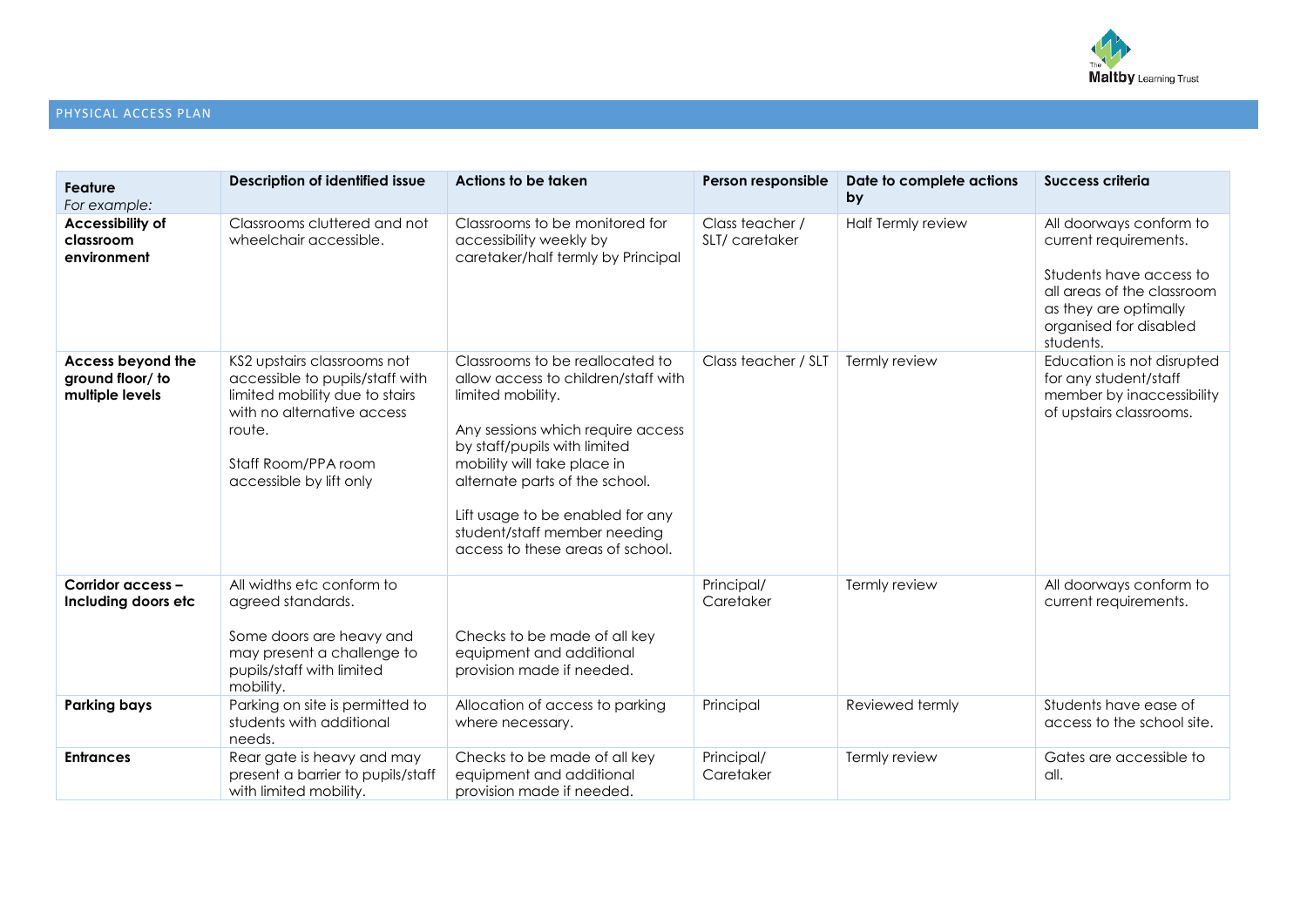

| <b>Feature</b><br>For example: | <b>Description of identified</b><br>issue                                                                     | Actions to be taken                                                                                                                                       | Person responsible      | Date to complete<br>actions by | Success criteria                                                                                                    |
|--------------------------------|---------------------------------------------------------------------------------------------------------------|-----------------------------------------------------------------------------------------------------------------------------------------------------------|-------------------------|--------------------------------|---------------------------------------------------------------------------------------------------------------------|
| Ramps                          | Access between KS1 and<br>KS2 no identified needs.                                                            |                                                                                                                                                           | Caretaker               | Reviewed termly                | Students have equal access to<br>both buildings.                                                                    |
| <b>Toilets</b>                 | Disabled toilets<br>accessible in both ks1<br>and ks2 buildings.<br>No hoist available in<br>either building. | Provision of hoist to be<br>assessed for practicality<br>within space.                                                                                    | Caretaker/Principal     | <b>July 2019</b>               | Toilets fully accessible.                                                                                           |
| Reception area                 | No identified issue                                                                                           |                                                                                                                                                           | Principal/<br>Caretaker | Termly review                  | All doorways conform to<br>current requirements.                                                                    |
| Internal signage               | Internal signage is not<br>confusing or<br>disorientating for students<br>with visual impairment,<br>autism.  | Improve directional and<br>informational signage<br>inside the buildings and<br>consider the need for<br>braille signage at key<br>areas of the building. | Principal               | By Aut 2020                    | Academy signage to be<br>accessible to all persons.                                                                 |
| <b>Emergency escape routes</b> | No Identified issue                                                                                           |                                                                                                                                                           | Principal/<br>Caretaker | <b>Half termly Review</b>      | Consider alternative exit routes<br>and ensure these are<br>documented in individual<br>emergency evacuation plans. |

Approved by: David Horrigan

Date: February 2020

Next review date: Autumn 2023